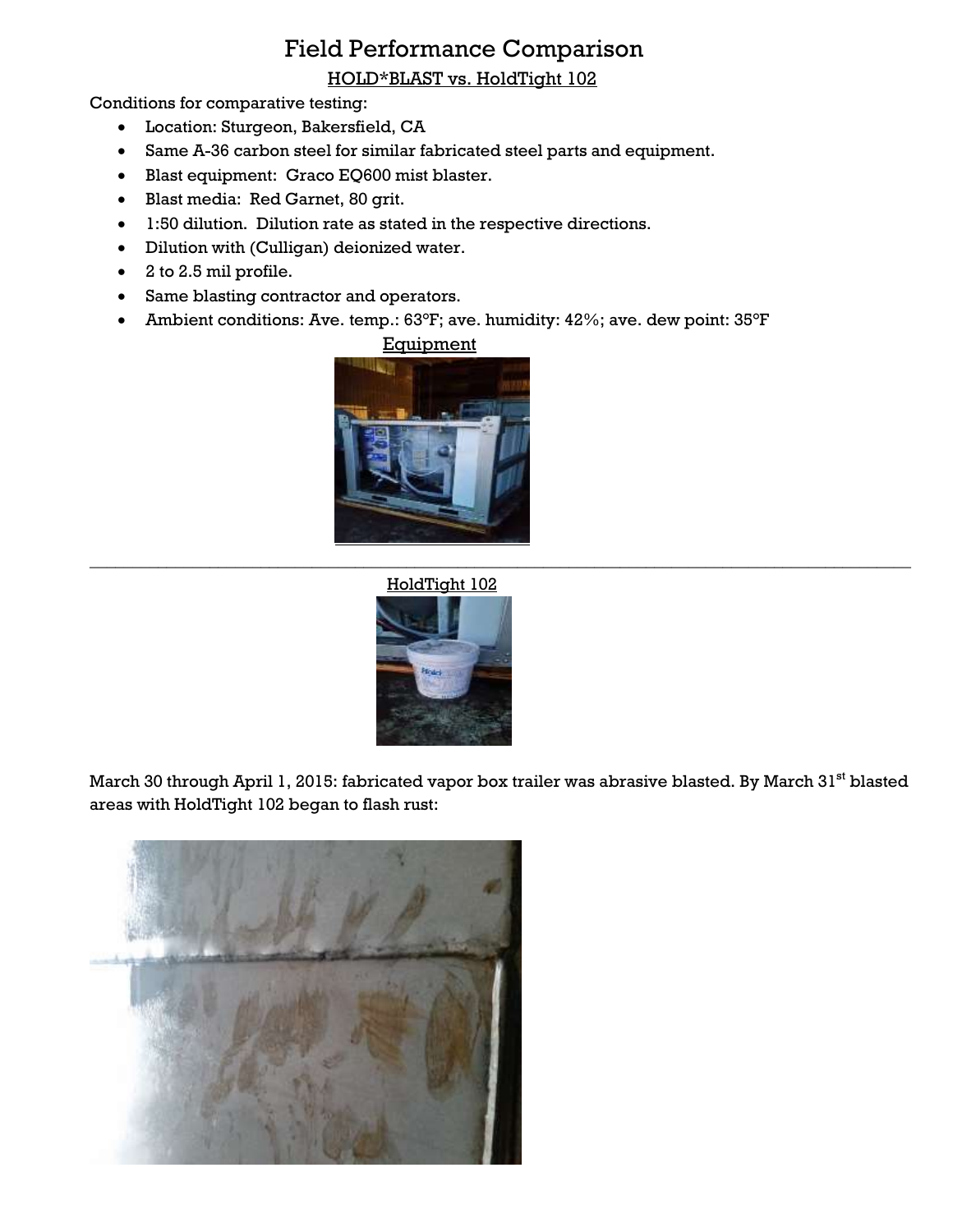

Areas that flash rusted were reblasted on April 1<sup>st</sup>. 12 hours later reblasted areas had failed again:





On April 2<sup>nd</sup>, those areas that turned after 2 vapor blastings with HoldTight102 were sanded with 80 grit paper to remove the flash rust. Hand repaired surfaces of the vapor trailer were then coated on April 3<sup>th</sup>.

\_\_\_\_\_\_\_\_\_\_\_\_\_\_\_\_\_\_\_\_\_\_\_\_\_\_\_\_\_\_\_\_\_\_\_\_\_\_\_\_\_\_\_\_\_\_\_\_\_\_\_\_\_\_\_\_\_\_\_\_\_\_\_\_\_\_\_\_\_\_\_\_\_\_\_\_\_\_\_\_\_\_\_\_\_\_\_\_\_\_\_\_\_\_\_\_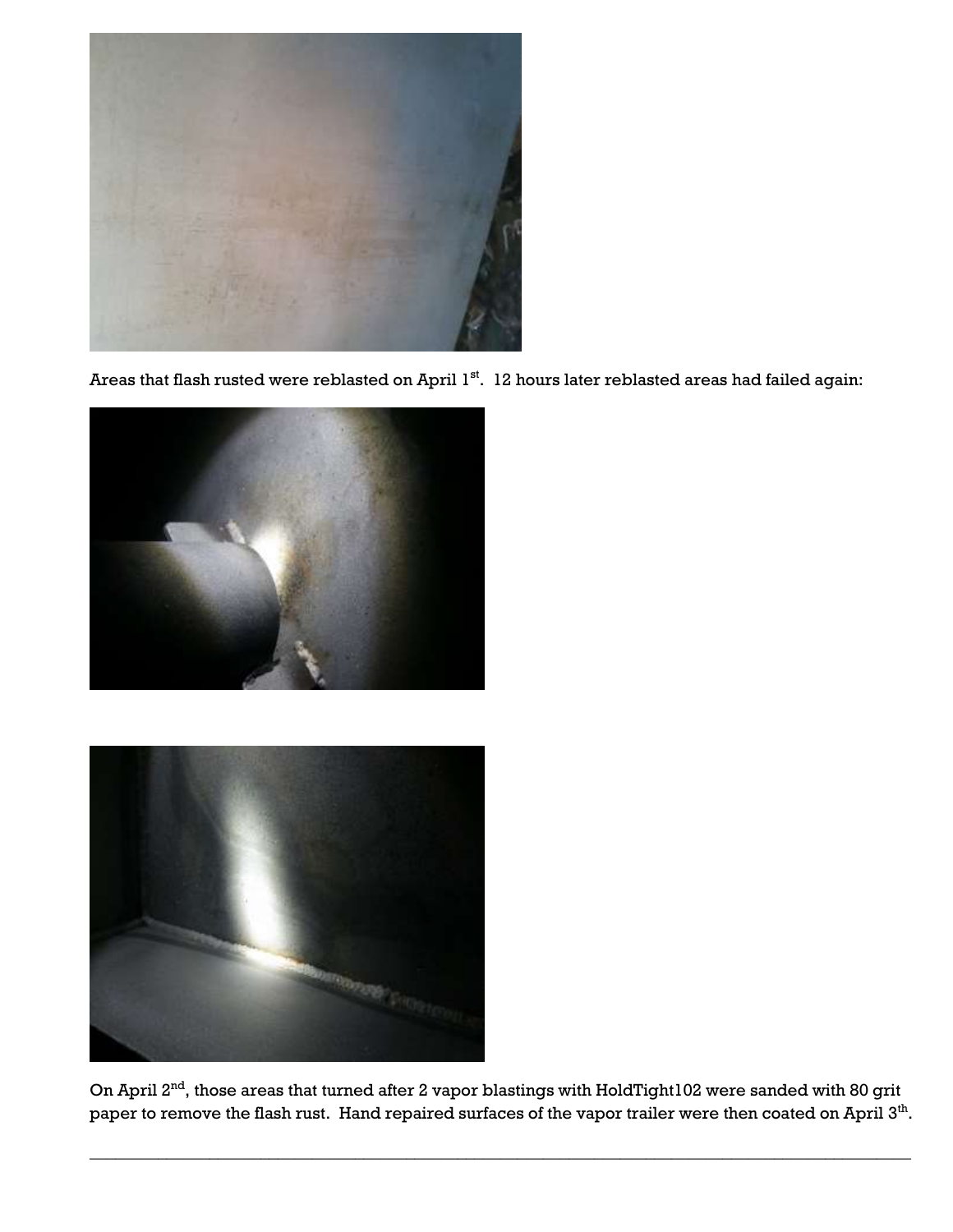## **HOLD\*BLAST**

On April 8<sup>th</sup>, 3 eye wash trailers were abrasive blasted with HOLD\*BLAST. On April 10<sup>th</sup>, after 36 hours:





55 hours after mist blasting with HOLD\*BLAST: